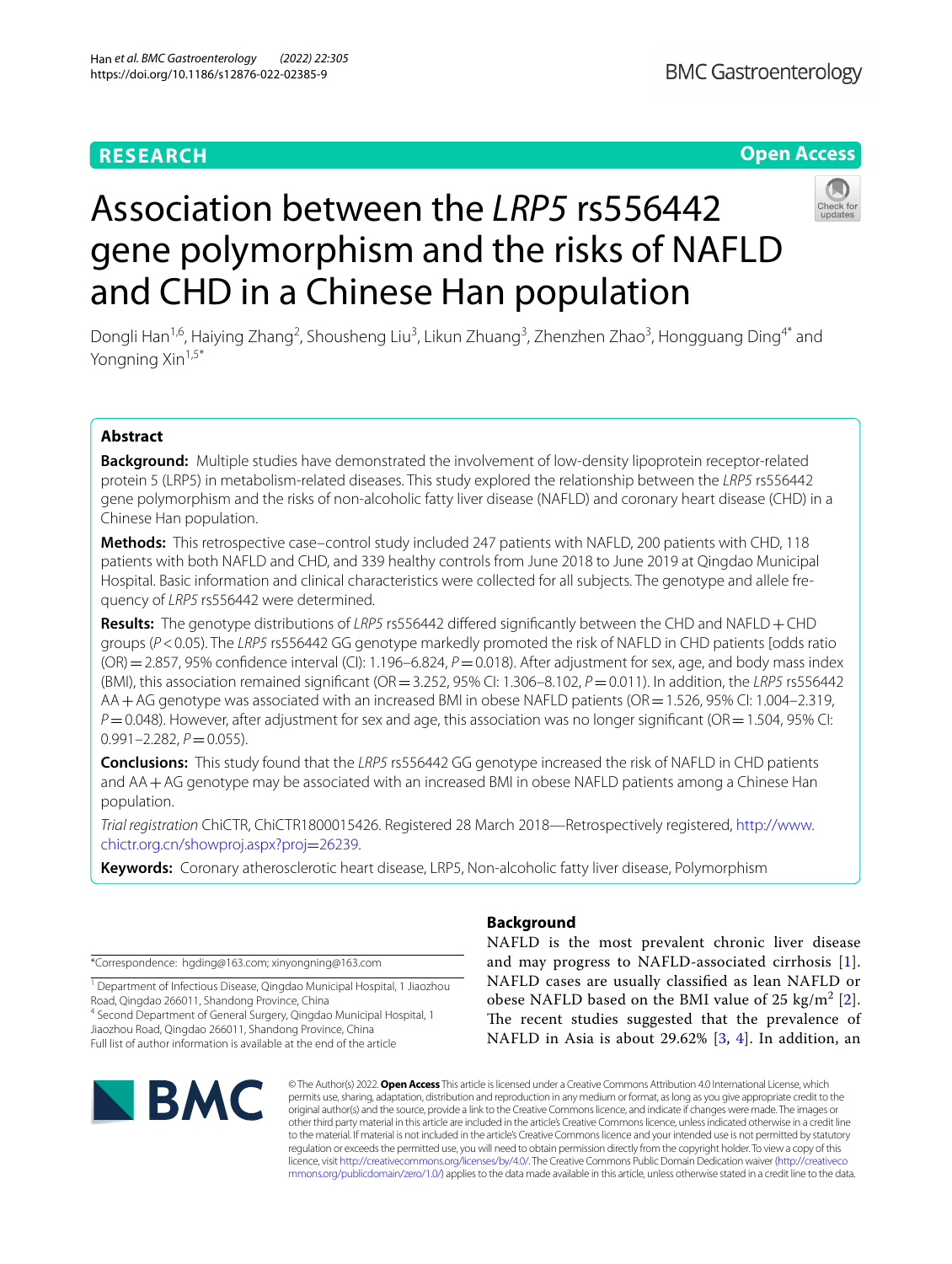increasing number of adolescents are being diagnosed with NAFLD, with an estimated prevalence rates ranging from 3–18% [[3,](#page-7-2) [5](#page-7-4)]. A sedentary lifestyle, poor diet, and metabolism-related diseases are the main reasons for the elevated morbidity of NAFLD, and NAFLD is currently the main condition requiring liver transplantation [[6,](#page-7-5) [7](#page-7-6)]. At present, no targeted drug is available for the treatment of NAFLD, and the primary means to improve the symptoms of NAFLD are weight loss and improvement of insulin resistance through lifestyle, medication, or endoscopic/surgical interventions [[1,](#page-7-0) [8](#page-7-7), [9\]](#page-7-8).

CHD is the main cause of myocardial ischemia, which is closely correlated with the occurrence of major adverse cardiovascular events [[10](#page-7-9)]. CHD has become the main cause of death in patients with NAFLD, and a prospective cohort study found that NAFLD is tightly related to CHD and an independent risk factor for CHD [[11](#page-7-10), [12](#page-7-11)]. An imaging study also detected a strong relationship between CHD and NAFLD [[13\]](#page-7-12). In a prospective cohort study by Wong et al., the prevalence of NAFLD among patients with CHD was 58.2% [[14\]](#page-7-13). Arslan et al. also demonstrated a correlation between NAFLD and CHD [[15\]](#page-7-14). NAFLD and CHD are interrelated through complex pathophysiological mechanisms [\[16](#page-7-15)]. As genetic factors have been recognized to play important roles in precision medicine, some common risk genes have been reported for these two diseases, including *TRIB1* rs17321515, *ADI-POQ* rs266729, *PNPLA3* rs738409, and *LEPR* rs1137100 [[17–](#page-7-16)[23](#page-7-17)].

LRP5 is located on chromosome 11, and the rs556442 variant is present in the 15th exon of the *LRP5* gene [[24\]](#page-7-18). LRP5 is expressed in various tissues, including the liver and pancreatic β-cells [\[25](#page-8-0), [26](#page-8-1)], participates in the process of adipogenesis by down-regulating adipogenic transcription factors, and also regulates the process of glucose-induced insulin secretion and cholesterol metabolism [\[27\]](#page-8-2). Montazeri-Najafabady et al. reported that the *LRP5* rs556442 polymorphism increases the risk of insulin resistance in Iranian adolescents and emphasized that the A allele played a key role in the increase in total cholesterol (TC) levels in the study population [[28,](#page-8-3) [29\]](#page-8-4). In 2019, Adabi et al. showed that the *LRP5* rs556442 variant could afect the basal metabolic rate [[30\]](#page-8-5). It is well known that hypercholesterolemia, insulin resistance, and obesity all contribute to NAFLD and play important roles in the occurrence and development of CHD. In view of the known functional characteristics of *LRP5* rs556442, it is reasonable to presume that *LRP5* rs556442 may infuence the risks of NAFLD and CHD, but no available study has proven this. This study aimed to explore the correlation between *LRP5* rs556442 and the risks of NAFLD and CHD in a Chinese Han population, and to investigate

the efect of the *LRP5* rs556442 A allele specifcally on metabolism-related parameters.

#### **Methods**

#### **Research subjects**

In this retrospective case–control study, all subjects were treated from June 2018 to June 2019 in Qingdao Municipal Hospital. NAFLD was diagnosed according to the Guidelines of Prevention and Treatment for Nonalcoholic Fatty Liver Disease: a 2018 update [\[31](#page-8-6)]. Patients with NAFLD were recruited from the department of Infectious Disease and Gastroenterology in Qingdao Municipal Hospital. NAFLD was diagnosed based on basic features such as an enhanced anterior feld echo (bright liver), attenuation of distant feld echo, and an unclear intrahepatic duct structure observed on abdominal ultrasound. Patients with alcoholic liver disease, viral liver disease, autoimmune liver disease, druginduced liver disease, and other related liver diseases were excluded from this study. CHD was diagnosed based on the 2015 Chinese Society of Cardiology (CSC) guidelines for the diagnosis and management of patients with ST-segment elevation myocardial infarction, and patients were diagnosed with CHD when coronary angiography showed stenosis more than 50% in any of the main coronary arteries. Patients with both NAFLD and  $CHD$  (NAFLD+CHD) met both the criteria for diagnosis of both NAFLD and CHD. Patients with CHD or  $NAFLD + CHD$  were recruited from the department of Cardiology in Qingdao Municipal Hospital. Healthy controls were recruited from the Health Management Center in Qingdao Municipal Hospital. NAFLD was assessed by a hepatologist, and CHD was assessed by a cardiologist, all of whom were blinded to the study aims and patient details. A total of 339 healthy controls, 247 patients with NAFLD, 200 with CHD, and 118 with both NAFLD and CHD were included. All participants were of Chinese Han ethnicity. This study was approved by the ethics committee of Qingdao Municipal Hospital and performed in accordance with the Declaration of Helsinki and its amendments [[32\]](#page-8-7).

#### **Biochemical analyses**

Blood samples were collected from participants after 12 h of overnight fasting. The levels of biochemical parameters such as high-density lipoprotein (HDL), aspartate aminotransferase (AST), fasting plasma glucose (FPG), TC, alanine aminotransferase (ALT), triglycerides (TG), low-density lipoprotein (LDL), alkaline phosphatase (ALP), total bilirubin (TB), and γ-glutamyl transpeptidase (GGT) were measured in the laboratory medicine department. All basic information for the participants was retrieved from a questionnaire.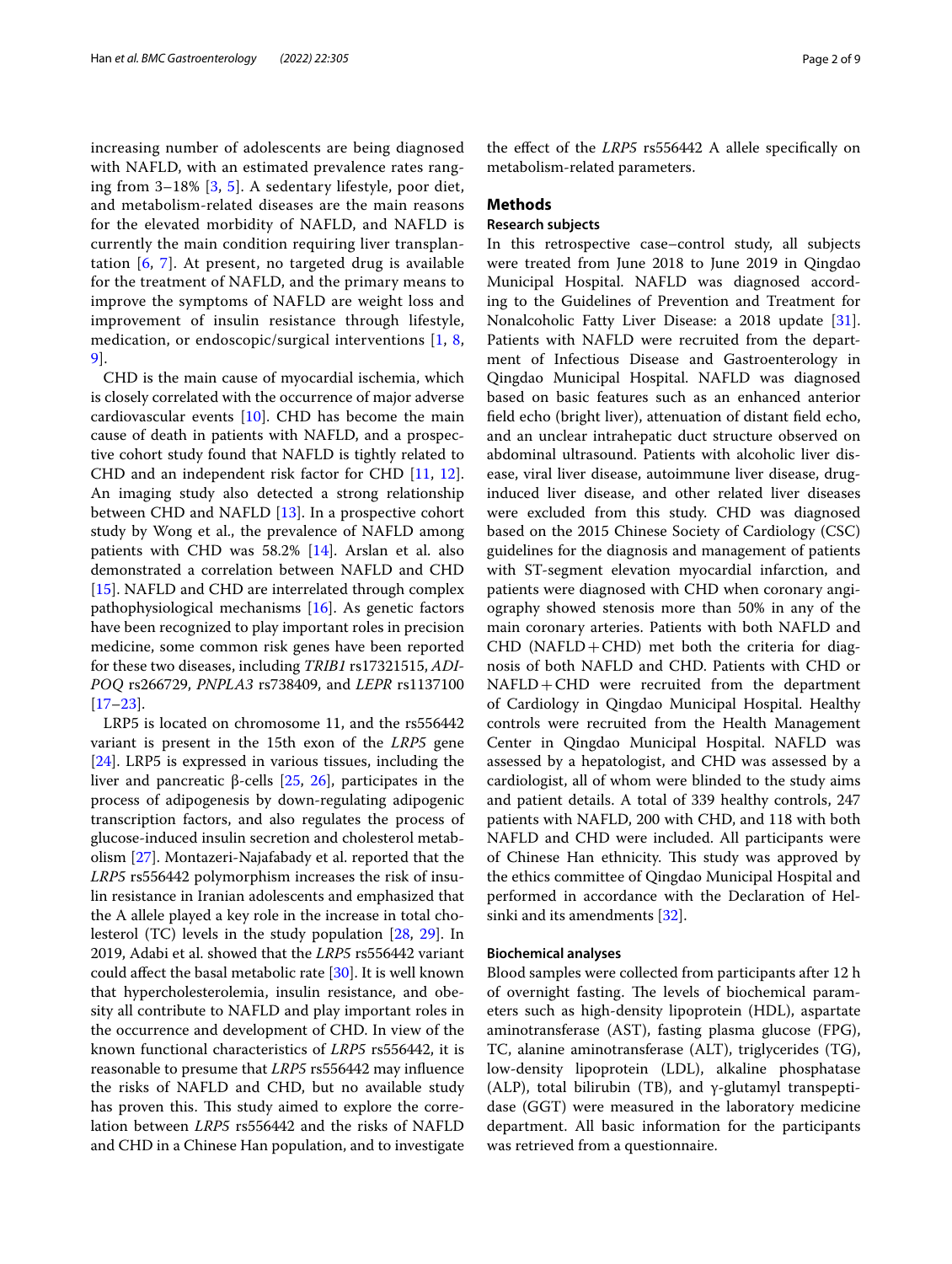#### **Genomic DNA extraction and genotyping**

For the genotyping, genomic DNA of blood samples was extracted using a commercial kit (TIANGEN, Beijing, China). Polymerase chain reaction (PCR) amplifcation for *LRP5* rs556442 was performed used the primers S: 5′-ACGTTGGATGTACTGAAATCACTGTCCCTC -3′; AS: 5′-ACGTTGGATGAACAAGCACTTCGGTCA TCC-3′, and the procedure previous described by Chen et al. [\[33](#page-8-8)]. After PCR amplifcation, the PCR products were treated with alkaline phosphatase before single-base extension reaction and resin purifcation. Matrix-assisted laser desorption ionization time-of-fight (MALDI-TOF) mass spectrometry was applied to analyze the spectral chip after sampling, and the MassARRAY TYPER 4.0 software was used to analyzed the raw data.

#### **Statistical analysis**

Statistical analyses were performed using SPSS 23.0 software (SPSS, Inc., USA). Hardy–Weinberg equilibrium was applied to confrm balance of genotype frequencies among the groups. Genotype distribution, allele frequency, and sex were compared among groups using the  $\chi^2$  test. Data for variables that followed a normal distribution are expressed as mean $\pm$ standard deviation (SD), and data for variables that did not are expressed as quartiles. If the data were normally distributed and F test showed equal variance, diferences in continuous variables between two groups were identifed using t tests. Otherwise, the Wilcoxon test was used. Also, if the data were normally distributed and F test showed equal variance, the diferences in continuous variables in two of the four groups were identifed using Student–Newman–Keuls test. Otherwise, the Kruskal–Wallis test was used. OR and 95% CI values were calculated by the binary logistic regression model. *P*<0.05 was considered as the statistic diference.

#### **Results**

#### **Characteristics of subjects in this study**

Data for 904 individuals were analyzed in this retrospective study, including 247 patients with NAFLD (139 males and 108 females), 200 patients with CHD (127 males and 73 females), 118 patients with both NAFLD and CHD (81 males and 37 females), and 339 healthy controls (188 males and 151 females). The age and gender of NAFLD patients did not difer from those of the control individuals. The levels of FPG, TC, ALT, AST, ALT/AST, GGT, and ALP as well as BMI in NAFLD patients were elevated compared with those of the control group, while the levels of TB and HDL in NAFLD patients were markedly decreased compared with those of controls (all  $P < 0.05$ ). The levels of ALT, GGT, FPG, AST, and ALP in addition to the age and BMI of CHD

patients were elevated compared with those of the controls, while the levels of LDL and HDL were lower in the CHD patients than in the controls (all  $P < 0.05$ ). The proportion of male patients in the  $NAFLD + CHD$ patients was higher than that in the controls  $(P<0.05)$ . Additionally, the levels of FPG, ALT, GGT, and ALP as well as the age and BMI of the  $NAFLD + CHD$  patients were higher than that in controls, while the levels of  $HDL$  and  $LDL$  in  $NAFLD +CHD$  patients were inferior to that in controls (all  $P < 0.05$ ). The proportion of male patients in NAFLD group was higher than that in the NAFLD+CHD group  $(P<0.05)$ . Age and FPG concentration were higher in  $NAFLD + CHD$  patients than in NAFLD patients, whereas BMI, the ALT/AST ratio, and the concentrations of TC, HDL, and LDL were lower in the  $NAFLD + CHD$  patients than in the NAFLD patients (all  $P < 0.05$ ). No significant differences in gender and age were observed between the  $NAFLD + CHD$  patients and the CHD patients (both *P*>0.05), and only the TG level in the  $NAFLD + CHD$  patients was elevated compared with that in CHD patients (*P*<0.05) (Table [1](#page-3-0)).

#### **Distribution of LRP5 rs556442 genotype and allele frequency**

The genotype distributions of *LRP5* rs556442 among the four groups conformed to Hardy–Weinberg equilibrium, no signifcant diferences of genotype distributions of *LRP5* rs556442 were found in NAFLD group, CHD group,  $NAFLD + CHD$  group, and Control group (all *P*>0.05). In the CHD group, the genotype distribution of *LRP5* rs556442 was signifcantly diferent from that in the NAFLD + CHD group ( $P < 0.05$ ), but the difference of allele frequency distribution of *LRP5* rs556442 was not significant between CHD and  $NAFLD + CHD$  groups (*P*>0.05). No signifcant diferences in allele frequency and genotype distribution of *LRP5* rs556442 were found between NAFLD patients and controls, CHD patients and controls,  $NAFLD + CHD$  patients and healthy controls, NAFLD patients and NAFLD+CHD patients, or lean NAFLD patients and obese NAFLD patients (Table [2](#page-3-1)). Binary logistic regression analysis suggested a signifcant association between the *LRP5* rs556442 GG genotype and the risk of NAFLD in CHD patients ( $OR = 2.857$ , 95% CI: 1.196–6.824,  $P=0.018$ ), and this association remained signifcant after adjustment for age, sex, and BMI (OR=3.252, 95% CI: 1.306–8.102, *P*=0.011; Table [3](#page-4-0)).

#### **Association between LRP5 rs556442 A allele and clinical parameters in each group**

Among all study participants and among NAFLD patients, *LRP5* rs556442 A allele carriers possessed an elevated BMI compared to non-carriers (both *P*<0.05). In addition, no signifcant diferences in other indicators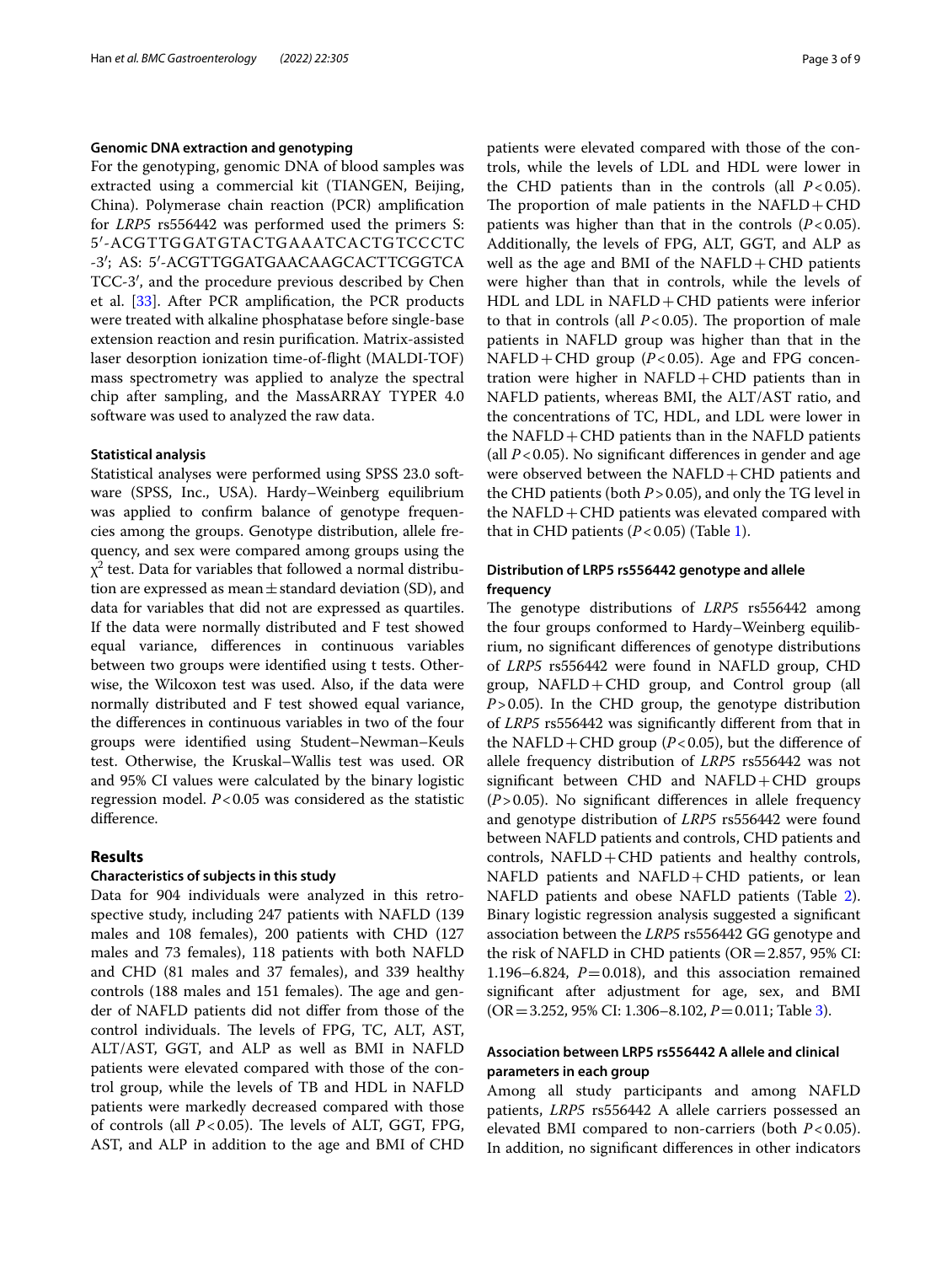|              | <b>NAFLD</b>        | <b>CHD</b>           | $NAFLD + CHD$       | <b>Controls</b>     | $P_1$   | P <sub>2</sub> | $P_{3}$ | $P_{4}$         | $P_5$       |
|--------------|---------------------|----------------------|---------------------|---------------------|---------|----------------|---------|-----------------|-------------|
| Sex (M/F)    | 247 (139/108)       | 200 (127/73)         | 118 (81/37)         | 339 (188/151)       | 0.844   | 0.067          | 0.012   |                 | 0.024 0.352 |
| Age, years   | $48.38 \pm 11.98$   | $67.12 \pm 11.52$    | $61.59 \pm 8.06$    | $46.48 \pm 12.04$   | 1.000   | < 0.001        | < 0.001 | $< 0.001$ 0.057 |             |
| BMI, $kg/m2$ | $26.50 \pm 2.87$    | $24.51 \pm 3.19$     | $25.10 \pm 2.45$    | $23.46 \pm 3.39$    | < 0.001 | 0.002          | < 0.001 |                 | 0.002 0.503 |
| FPG, mmol/L  | $4.76(4.41 - 5.28)$ | $5.22(4.55 - 6.76)$  | 5.41 (4.72-6.48)    | 4.59 (4.17 - 5.05)  | 0.003   | < 0.001        | < 0.001 | < 0.001         | 1.000       |
| TC, mmol/L   | $5.31 \pm 1.16$     | $4.64 \pm 1.31$      | $4.41 \pm 1.34$     | $4.30 \pm 1.94$     | < 0.001 | 1.000          | 0.397   | $< 0.001$ 1.000 |             |
| TG, mmol/L   | $1.53(1.13 - 2.14)$ | $1.38(0.97 - 1.85)$  | $1.46(1.00 - 2.27)$ | $1.39(0.91 - 3.87)$ | 0.352   | 0.092          | 0.816   |                 | 0.740 0.042 |
| HDL, mmol/L  | 1.20 (1.05-1.32)    | $1.02(0.86 - 1.16)$  | $1.02(0.85 - 1.16)$ | $1.36(1.14 - 1.55)$ | < 0.001 | < 0.001        | < 0.001 | < 0.001         | 1.000       |
| LDL, mmol/L  | $3.45 \pm 1.66$     | $2.79 \pm 1.09$      | $2.71 \pm 0.90$     | $3.22 \pm 0.71$     | 1.000   | < 0.001        | < 0.001 | < 0.001         | 1.000       |
| ALT, U/L     | 24.74 (17.40-38.81) | 21.71 (14.73-31.73)  | 22.42 (15.38-33.37) | 18.14 (13.39-24.68) | < 0.001 | 0.003          | 0.006   |                 | 0.221 1.000 |
| AST, U/L     | 22.66 (18.67-28.16) | 22.65 (17.15-34.81)  | 22.42 (16.40-32.69) | 20.33 (17.22-24.33) | 0.001   | 0.002          | 0.050   |                 | 1.000 1.000 |
| ALT/AST      | $1.13(0.88 - 1.45)$ | $0.92(0.64 - 1.23)$  | $0.95(0.68 - 1.23)$ | $0.91(0.72 - 1.14)$ | < 0.001 | 1.000          | 1.000   | < 0.001         | 1.000       |
| GGT, U/L     | $46.25 \pm 79.71$   | $33.33 \pm 28.60$    | $47.15 \pm 77.70$   | $2.28 \pm 29.51$    | < 0.001 | < 0.001        | < 0.001 | 0.333           | 1.000       |
| ALP, U/L     | 77.29 (61.80-93.86) | 83.51 (65.80-106.56) | 82.20 (71.10-98.63) | 65.54 (53.09-80.34) | < 0.001 | < 0.001        | < 0.001 | 0.063           | 1.000       |
| TB, µmol/L   | $13.29 \pm 5.13$    | $14.36 \pm 6.83$     | $14.98 \pm 7.95$    | $14.61 \pm 5.66$    | 0.007   | 1.000          | 1.000   | 0.798           | 1.000       |

<span id="page-3-0"></span>**Table 1** Clinical characteristics in the NAFLD, CHD, NAFLD + CHD, and control groups

*NAFLD* non-alcoholic fatty liver disease, *CHD* coronary heart disease, *BMI* body mass index, *FPG* fasting blood glucose, *TC* total cholesterol, *TG* triglycerides, *HDL* high-density lipoprotein, *LDL* low-density lipoprotein, *ALT* alanine aminotransferase, *AST* aspartate aminotransferase, *GGT*, γ-glutamyl transpeptidase, *ALP* alkaline phosphatase, *TB* total bilirubin

*P1*: NAFLD patients vs. healthy controls; *P2*: CHD patients vs. healthy controls; *P3*: NAFLD+CHD patients vs. healthy controls; *P4*: NAFLD patients vs. NAFLD+CHD patients;  $P_5$ : CHD patients vs. NAFLD + CHD patients

<span id="page-3-1"></span>**Table 2** Distributions of *LRP5* rs556442 genotypes and allele frequencies in the four groups<sup>a</sup>

|    | <b>NAFLD</b>              |                   |             | <b>CHD</b>  | $NAFLD + CHD$ | Control     | Ρ,    | $P_{2}$ | $P_{3}$ | $P_{4}$        | $P_{5}$ | $P_{6}$ |
|----|---------------------------|-------------------|-------------|-------------|---------------|-------------|-------|---------|---------|----------------|---------|---------|
|    | <b>AII NAFLD</b>          | <b>Lean NAFLD</b> | Obese NAFLD |             |               |             |       |         |         |                |         |         |
|    | Genotype frequency, n (%) |                   |             |             |               |             |       |         |         |                |         |         |
| AA | 126 (51.01)               | 37 (50.00)        | 89 (51.45)  | 102 (51.00) | 59 (50.00)    | 174 (51.33) | 0.986 | 0.260   | 0.436   | 0.417          | 0.043   | 0.793   |
| AG | 102 (41.30)               | 30 (40.54)        | 72 (41.62)  | 89 (44.50)  | 45 (38.14)    | 138 (40.71) |       |         |         |                |         |         |
| GG | 19 (7.69)                 | 7(9.46)           | 12 (6.93)   | 9(4.50)     | 14 (11.86)    | 27(7.96)    |       |         |         |                |         |         |
|    | Allele frequency, n (%)   |                   |             |             |               |             |       |         |         |                |         |         |
| A  | 354 (71.66)               | 104 (70.27)       | 250 (72.25) | 150 (71.43) | 163 (69.07)   | 486 (71.68) | 0.994 | 0.578   | 0.446   | $0.47^{\circ}$ | 0.258   | 0.654   |
| G  | 140 (28.34)               | 44 (29.73)        | 96 (27.74)  | 60(28.57)   | 73 (30.93)    | 192 (28.32) |       |         |         |                |         |         |
|    |                           |                   |             |             |               |             |       |         |         |                |         |         |

*NAFLD* non-alcoholic fatty liver disease, *CHD* coronary heart disease

*P*<sub>1</sub>: NAFLD patients vs. healthy controls; *P<sub>3</sub>*: CHD patients vs. healthy controls; *P<sub>3</sub>*: NAFLD patients vs. healthy controls; *P<sub>4</sub>*: NAFLD patients vs. NAFLD + CHD patients;  $P_5$ : CHD patients vs. NAFLD + CHD patients;  $P_6$ : lean NAFLD patients vs. obese NAFLD patients

<sup>a</sup> Data were compared by chi-square test

were observed between carriers and non-carriers in these groups. *LRP5* rs556442 A allele carriers had an elevated AST level compared to non-carriers among  $NAFLD + CHD$  patients ( $P < 0.05$ ), but the differences in other indicators were not signifcant between carriers and non-carriers in this group (Table [4\)](#page-5-0). In addition, no signifcant diferences in clinical parameters were observed between the carriers and non-carriers of A allele among CHD patients or controls. NAFLD cases were divided into lean NAFLD and obese NAFLD according to BMI. Binary logistic regression analysis showed that the *LRP5*  $rs556442$  AA + AG genotype was associated with the increased BMI in obese NAFLD patients  $(OR = 1.526,$  95% CI: 1.004–2.319, *P*=0.048). However, this association was not signifcant after adjustment for sex and age (OR=1.504, 95% CI: 0.991–2.282, *P*=0.055; Table [5\)](#page-5-1).

#### **Discussion**

Accumulated studies have proven that the *LRP5* rs556442 polymorphism tightly associated with the risk of multiple metabolic related diseases, but the correlation between *LRP5* rs556442 and the risks of NAFLD and CHD in a Chinese Han population remain unclear. This study investigated the relationship between the *LRP5* rs556442 gene polymorphism and the risks of non-alcoholic fatty liver disease (NAFLD) and coronary heart disease (CHD)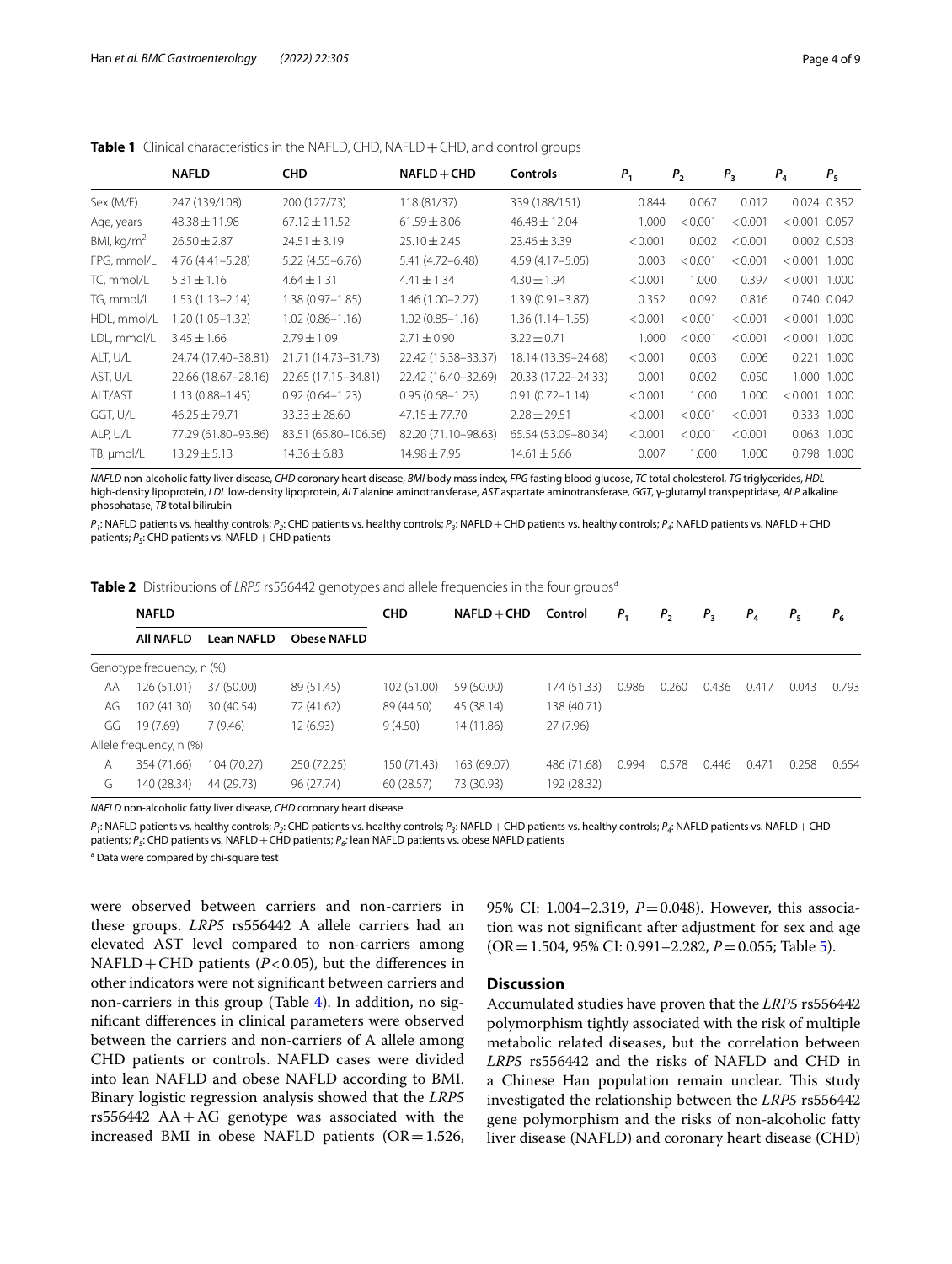|                       | Table 3 Correlations of genotypes with risks of NAFLD and CHD in the study groups                                                                                                                                                                                                          |       |                                |       |                     |       |                        |       |                     |                    |                        |       |
|-----------------------|--------------------------------------------------------------------------------------------------------------------------------------------------------------------------------------------------------------------------------------------------------------------------------------------|-------|--------------------------------|-------|---------------------|-------|------------------------|-------|---------------------|--------------------|------------------------|-------|
|                       | OR (95% CI)                                                                                                                                                                                                                                                                                | p.    | OR (95% CI)                    |       | OR (95% CI)         |       | OR (95% CI)            |       | OR (95% CI)         | L                  | OR (95% CI)            |       |
| $AA + AG$             |                                                                                                                                                                                                                                                                                            | 0.904 |                                | 0.124 |                     | 0.205 |                        | 0.197 |                     | 0.018              |                        | 0.497 |
| Y                     | $0.963(0.523 - 1.774)$                                                                                                                                                                                                                                                                     |       | 1.183)<br>$0.545(0.251 - 1$    |       | 1.556 (0.786-3.078) |       | $1.615(0.780 - 3.346)$ |       | 2.857 (1.196-6.824) |                    | 0.713 (0.268-1.891)    |       |
| Adjusted <sup>a</sup> |                                                                                                                                                                                                                                                                                            |       |                                |       |                     |       |                        |       |                     |                    |                        |       |
| AA+AG                 |                                                                                                                                                                                                                                                                                            | 0.476 |                                | 0.752 |                     | 0.096 |                        | 0.648 |                     | $\overline{0.011}$ |                        | 0.650 |
| G                     | $.285(0.645 - 2.560)$                                                                                                                                                                                                                                                                      |       | <b>(0/rv</b><br>0.840 (0.286-2 |       | 2.147 (0.874-5.273) |       | 1.236 (0.498-3.066)    |       | 3.252 (1.306-8.102) |                    | $0.789(0.284 - 2.192)$ |       |
|                       | OR odds ratio, CI confidence interval                                                                                                                                                                                                                                                      |       |                                |       |                     |       |                        |       |                     |                    |                        |       |
|                       | $P_i$ : NAFLD patients vs. healthy controls; $P_j$ : CHD patients vs. healthy controls; $P_j$ : NAFLD + CHD patients vs. healthy controls; $P_d$ : NAFLD patients vs. NAFLD patients vs. NAFLD patients; $P_i$ : CHD patients; $P_d$ : $\$<br>lean NAFLD patients vs. obese NAFLD patients |       |                                |       |                     |       |                        |       |                     |                    |                        |       |
|                       | Binary logistic regression model was adjusted for age, gender, and BMI                                                                                                                                                                                                                     |       |                                |       |                     |       |                        |       |                     |                    |                        |       |

<span id="page-4-0"></span>

| .<br>.<br>.           |  |
|-----------------------|--|
|                       |  |
| .<br>.<br>.<br>١      |  |
| .<br>.<br>.<br>.<br>j |  |
| ١                     |  |
|                       |  |
|                       |  |
|                       |  |
| $\mathbf{I}$<br>١     |  |
| I                     |  |
| J                     |  |
|                       |  |
|                       |  |
| ;<br>)<br>;<br>l<br>i |  |
|                       |  |
|                       |  |
|                       |  |
|                       |  |
| ١                     |  |
| .<br>.<br>.           |  |
|                       |  |
|                       |  |
| J                     |  |
|                       |  |
|                       |  |
| j                     |  |
| ١.                    |  |
|                       |  |
| $\overline{ }$        |  |
| ١                     |  |
| )<br>)<br>i           |  |
| )<br>-<br>)           |  |
| I                     |  |
|                       |  |
| .<br>1<br>l           |  |
| i                     |  |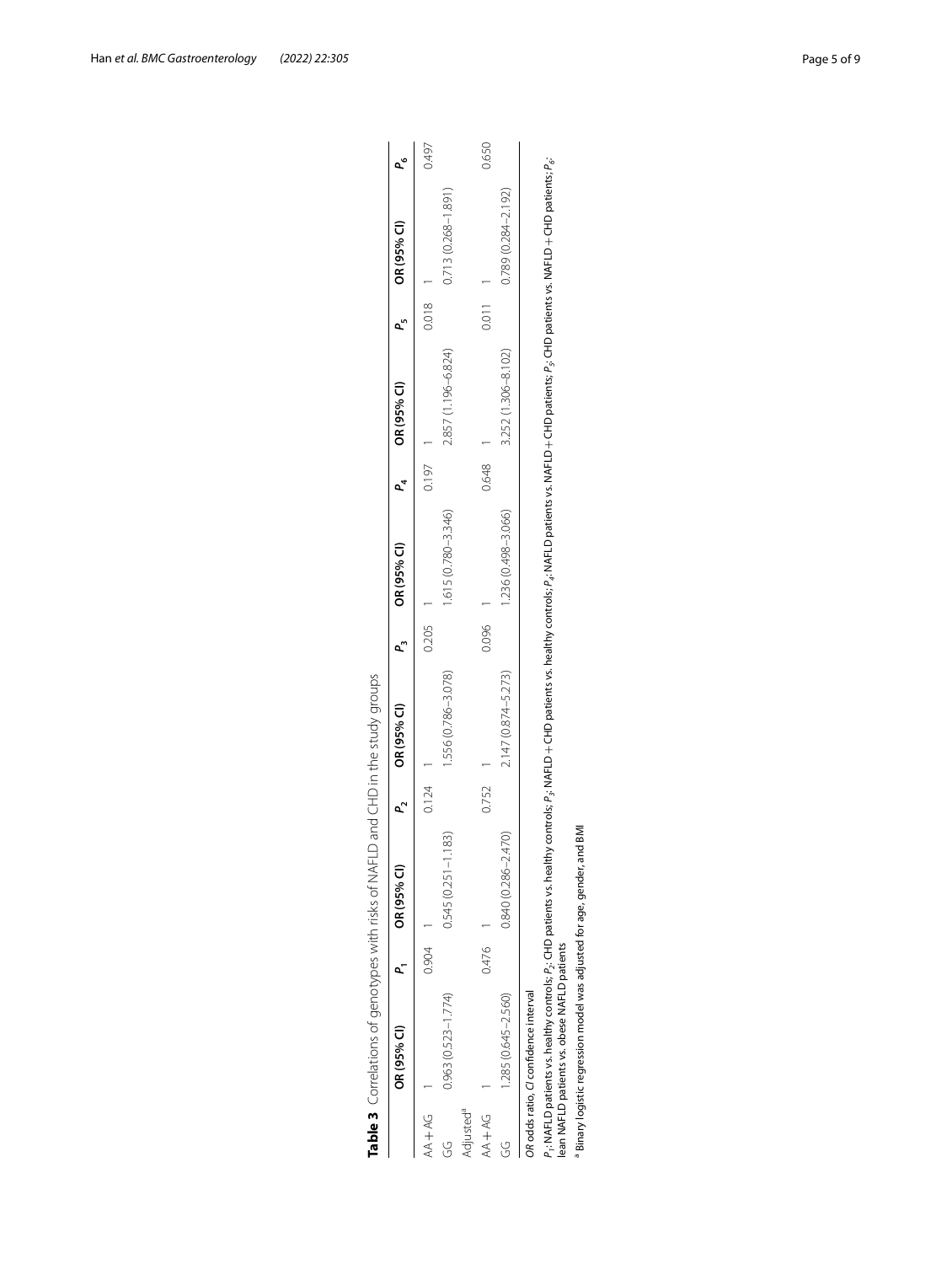<span id="page-5-0"></span>

| Table 4 Clinical characteristics of LRP5 rs556442 A allele carriers and non-carriers in the study population |  |
|--------------------------------------------------------------------------------------------------------------|--|
|--------------------------------------------------------------------------------------------------------------|--|

|              | All study participants  |                         |       | <b>NAFLD patients</b>   |                          |       | $NAFLD + CHD$ patients  |                           |       |  |
|--------------|-------------------------|-------------------------|-------|-------------------------|--------------------------|-------|-------------------------|---------------------------|-------|--|
|              | <b>Carriers</b>         | <b>Non-carriers</b>     | P     | <b>Carriers</b>         | <b>Non-carriers</b>      | P     | <b>Carriers</b>         | <b>Non-carriers</b>       | P     |  |
| Sex (M/F)    | 835 (501/334)           | 69 (34/35)              | 0.082 | 228 (130/98)            | 19 (9/10)                | 0.415 | 104 (71/33)             | 14(10/4)                  | 0.811 |  |
| Age, years   | $53.61 \pm 14.37$       | 52.71 ± 14.37           | 0.618 | $48.31 \pm 11.90$       | $49.26 \pm 13.15$        | 0.739 | $61.5 \pm 8.07$         | $62.29 \pm 8.22$          | 0.734 |  |
| BMI, $kg/m2$ | $24.84 \pm 3.23$        | $23.41 \pm 4.17$        | 0.001 | $26.59 \pm 2.93$        | $25.44 \pm 1.88$         | 0.022 | $25.21 \pm 2.45$        | $24.25 \pm 2.34$          | 0.168 |  |
| FPG, mmol/L  | 4.84 (4.37-5.56)        | 4.74 (4.39-5.20)        | 0.261 | 4.77 (4.40-5.28)        | 4.74 (4.46-5.28)         | 0.781 | 5.43 (4.77 - 6.49)      | 4.95 (4.33 - 6.39)        | 0.310 |  |
| TC, mmol/L   | $4.46 \pm 1.64$         | $4.68 \pm 1.60$         | 0.263 | $5.32 \pm 1.17$         | $5.16 \pm 1.15$          | 0.551 | $4.41 \pm 1.36$         | $4.37 \pm 1.22$           | 0.954 |  |
| TG, mmol/L   | $1.45(1.01 - 2.23)$     | $1.25(0.87 - 1.94)$     | 0.110 | $1.57(1.15 - 2.19)$     | $1.22(0.99 - 1.90)$      | 0.530 | $1.49(0.97 - 2.32)$     | $1.38(1.18 - 2.18)$       | 0.97  |  |
| HDL, mmol/L  | $1.17(1.00 - 1.38)$     | $1.20(1.01 - 1.48)$     | 0.357 | 1.20 (1.05-1.32)        | $1.20(1.08 - 1.45)$      | 0.355 | $1.02(0.87 - 1.16)$     | $0.96(0.83 - 1.19)$       | 0.638 |  |
| LDL, mmol/L  | $3.11 \pm 0.99$         | $3.12 \pm 1.19$         | 0.954 | $3.48 \pm 1.71$         | $3.06 \pm 0.70$          | 0.292 | $2.71 \pm 0.91$         | $2.73 \pm 0.83$           | 0.916 |  |
| ALT, U/L     | 20.98 (15.00-<br>31.16) | 17.93 (12.92-<br>28.62  | 0.051 | 24.83 (17.63-<br>39.02) | 22.67 (13.85-<br>37.13)  | 0.460 | 22.71 (15.62-<br>33.51) | 18.69 (10.93-<br>29.73)   | 0.201 |  |
| AST, U/L     | 21.47 (17.95-<br>27.67  | 20.71 (16.02-<br>25.62  | 0.092 | 22.87 (18.67-<br>28.29) | 21.55 (18.24-<br>28.09)  | 0.729 | 23.30 (16.94-<br>34.48) | $18.63(14.41 -$<br>25.24) | 0.001 |  |
| ALT/AST      | $0.97(0.75 - 1.27)$     | $0.92(0.68 - 1.10)$     | 0.184 | $1.15(0.88 - 1.46)$     | $1.07(0.81 - 1.24)$      | 0.331 | $0.94(0.68 - 1.24)$     | $1.01(0.69 - 1.25)$       | 0.693 |  |
| GGT, U/L     | $27.10 \pm 21.15$       | $37.88 \pm 57.47$       | 0.122 | $47.66 \pm 82.71$       | 29.30 ± 14.66            | 0.336 | $48.31 \pm 81.49$       | 38.49 ± 40.38             | 0.659 |  |
| ALP, U/L     | 74.80 (59.82-<br>91.52) | 74.33 (59.55-<br>97.60) | 0.916 | 77.38 (62.55-<br>93.59) | 63.86 (51.98-<br>105.33) | 0.326 | 82.26 (69.75-<br>99.42) | 81.44 (73.38-<br>98.63)   | 0.884 |  |
| TB, µmol/L   | $14.69 \pm 6.86$        | $14.21 \pm 6.11$        | 0.53  | $13.31 \pm 5.14$        | $13.04 \pm 5.15$         | 0.828 | $15.14 \pm 8.27$        | $13.77 \pm 5.03$          | 0.547 |  |

*NAFLD* non-alcoholic fatty liver disease, *CHD* coronary heart disease, *BMI* body mass index, *FPG* fasting blood glucose, *TC* total cholesterol, *TG* triglycerides, *HDL* high-density lipoprotein, *LDL* low-density lipoprotein, *ALT* alanine aminotransferase, *AST* aspartate aminotransferase, *GGT*, γ-glutamyl transpeptidase, *ALP* alkaline phosphatase; TB, total bilirubin

<span id="page-5-1"></span>**Table 5** Associations between AA+AG genotype and BMI in all study participants and in NAFLD patients by binary logistic regression analysis

|           | All study participants |       | <b>NAFLD patients</b> |       |                        |       |                     |       |
|-----------|------------------------|-------|-----------------------|-------|------------------------|-------|---------------------|-------|
|           |                        |       | <b>All NAFLD</b>      |       | Lean NAFLD             |       | <b>Obese NAFLD</b>  |       |
|           | OR (95% CI)            | Ρ     | OR (95% CI)           | P     | OR (95% CI)            | P     | OR (95% CI)         | Ρ     |
| Model 1   |                        | 0.001 |                       | 0.096 |                        | 0.754 |                     | 0.048 |
| GG        |                        |       |                       |       |                        |       |                     |       |
| $AA + AG$ | $1.130(1.053 - 1.213)$ |       | 1.162 (0.974-1.387)   |       | $0.899(0.467 - 1.750)$ |       | 1.526 (1.004-2.319) |       |
| Model 2   |                        | 0.002 |                       | 0.133 |                        | 0.721 |                     | 0.055 |
| GG        |                        |       |                       |       |                        |       |                     |       |
| $AA + AG$ | 1.120 (1.043-1.203)    |       | 1.151 (0.958-1.382)   |       | $0.886(0.455 - 1.723)$ |       | 1.504 (0.991-2.282) |       |

Model 1: uncorrected; Model 2:adjusted for sex and age

*NAFLD* non-alcoholic fatty liver disease, *OR* odds ratio, *CI* confdence interval

in a Chinese Han population. The results showed that *LRP5* rs556442 GG genotype markedly promoted the risk of NAFLD in CHD patients, and the  $AA + AG$  genotype may be associated with an increased BMI in obese NAFLD patients among a Chinese Han population.

Previous studies have suggested that NAFLD and CHD are interrelated through a variety of pathophysiological mechanisms and share common risk factors, such as genetic mutations, dyslipidemia, hyperuricemia, hyperglycemia, hypertension, insulin resistance, and obesity [[16,](#page-7-15) [34\]](#page-8-9). LRP5 participates in lipid and glucose metabolism, and genetic polymorphism of LRP5 has been identifed as contributing factor for metabolic disorders, which are determinants of cardiovascular disease and also closely associated with NAFLD [[27](#page-8-2), [35](#page-8-10)]. In this study, the relationship of the *LRP5* rs556442 polymorphism with the risks of NAFLD and CHD were explored in a Chinese Han population for the first time. The results of this study show that the distribution of *LRP5* rs556442 difered signifcantly between patients with only CHD and those with both NAFLD and CHD, and that the *LRP5* rs556442 GG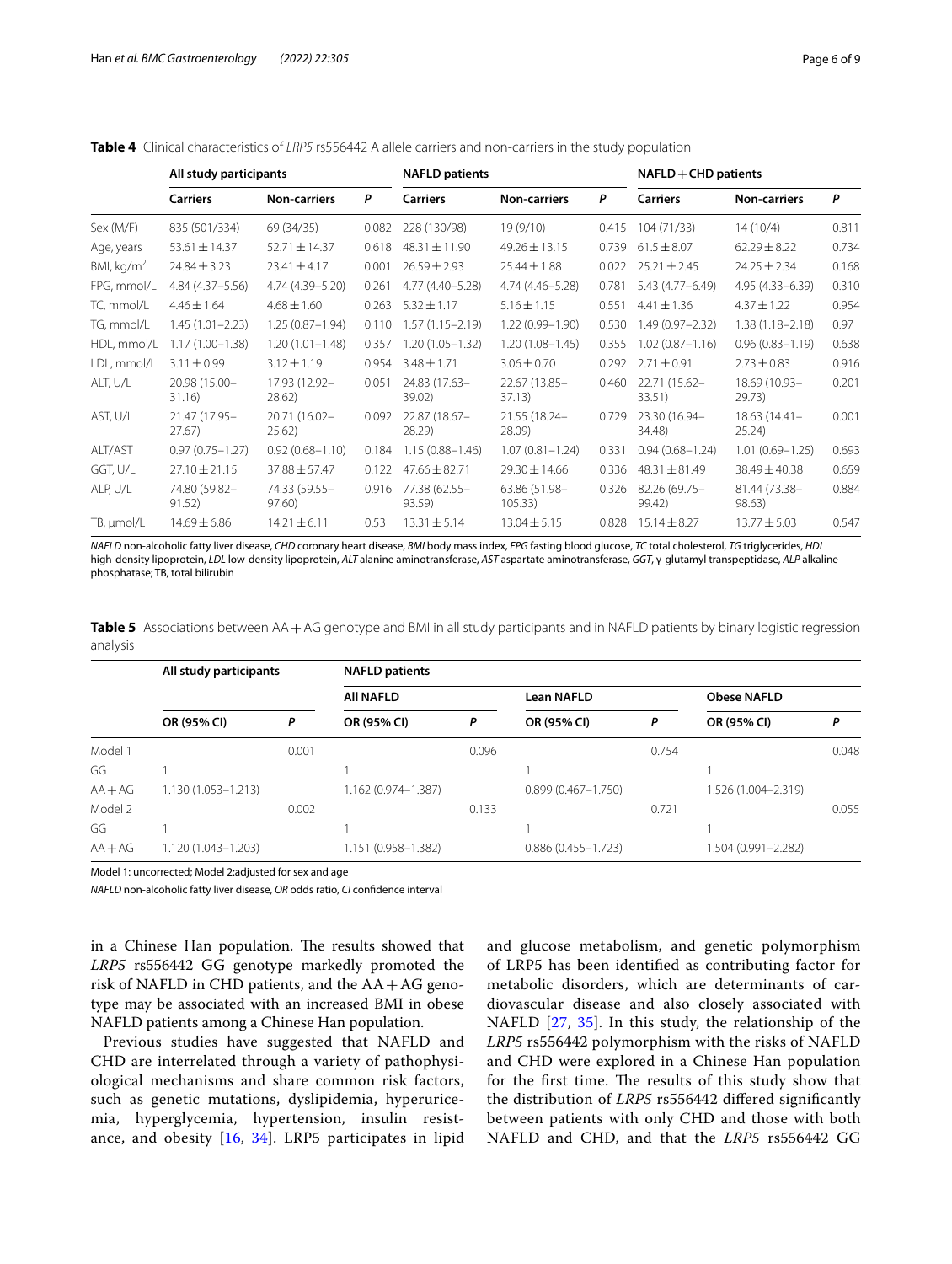genotype contributed to the risk of NAFLD in CHD patients. In addition, *LRP5* rs556442 AA+AG genotype correlated with the risk of obese NAFLD, but this association was not signifcant after adjustment for sex and age.

LRP5 is one of the LDL cholesterol receptors and is widely expressed in various tissues. LRP5 is known to participate in adipogenesis by down-regulating adipogenic transcription factors and also to regulate insulin secretion and cholesterol metabolism [[25–](#page-8-0)[27](#page-8-2), [36\]](#page-8-11). In 2006, Guo et al. explored the efects of *LRP5* gene polymorphisms on obesity in a Caucasian population, and they found that intronic variants in the *LRP5* gene were signifcantly related to the risk for obesity [\[37\]](#page-8-12). In 2019, Adabi et al. conducted a cross-sectional study in Iranian postmenopausal women to explore the efect of the *LRP5* rs556442 polymorphism on basal metabolic rate and obesity. They found that among obese women, AG and AA genotype carriers had a lower basal metabolic rate than GG genotype carriers, and a lower basal metabolic rate will further aggravate obesity. Therefore, the AA/AG genotype was regarded as a risk factor for obesity in these patients [[30\]](#page-8-5). In the present study, the *LRP5* rs556442 AA+AG genotype was associated with an increased BMI in all study participants and in obese NAFLD patients of the Chinese Han population, and these fndings are consistent with the previous studies.

Prior research has shown that hepatic steatosis can contribute to the progression of CHD through increased infammation in the local environment and endothelial dysfunction [\[38\]](#page-8-13). In the present study, CHD patients with the *LRP5* rs556442 GG genotype had an increased risk of developing NAFLD, which indicates that detection of the *LRP5* rs556442 GG genotype should be included in NAFLD screening efforts in CHD patients. No relationships between *LRP5* rs556442 and the risks of NAFLD, CHD, or the combination of NAFLD and CHD were found in this study. However, the pathogenesis of both NAFLD and CHD is complex and dependent on the combined actions of multiple factors. Therefore, single risk factors such as the *LRP5* rs556442 polymorphism may be masked by the infuence of other factors. Although the present study did not fnd any signifcant associations between the *LRP5* rs556442 polymorphism and these diseases, the role of *LRP5* rs556442 in NAFLD, CHD, and NAFLD+CHD patients remains to be confrmed. In addition, the strong linkage disequilibrium between *LRP5* rs556442 and other polymorphisms may afect the efect of *LRP5* rs556442 on the risk of NAFLD, CHD, and NAFLD + CHD. Therefore, further studies should also explore these issues.

Serum AST is mainly produced in the liver and heart. When liver cells and cardiomyocytes are injured, AST in the cytoplasm can enter the blood, leading to an increase in the serum AST concentration. Therefore, a high serum AST level in clinical practice is usually related to liver cell or cardiomyocyte injury [\[39](#page-8-14)[–41](#page-8-15)]. In this study, the *LRP5* rs556442 A allele carriers among  $NAFLD +CHD$  patients had elevated serum AST levels compared to the non-carriers, which suggests that *LRP5* rs556442 A allele carriers with NAFLD and CHD might be more prone to hepatocyte or cardiomyocyte damage. In addition, the levels of LDL in the CHD group and  $NAFLD + CHD$  group were inferior to that in the controls in present study, and this phenomenon might have been caused by the use of lipidlowing drugs by patients with CHD and  $NAFLD + CHD$ .

The main strength of this study was the finding that the *LRP5* rs556442 GG genotype could increase the risk of NAFLD in CHD patients, which suggests that LRP5 rs556442 genotype can potentially be considered for screening purposes in the future if further research confirms these findings in other populations as well. The fndings of this study provide insight for a new method to predict the risk of NAFLD in patients with CHD. This study also has several limitations. All patients with NAFLD were diagnosed by ultrasound rather than liver biopsy; therefore, diagnostic error may exist in this research. Also, the number of participants in this study was relatively small, which may afect the results. Finally, all of the participants were Chinese Han, and thus, the association of *LRP5* rs556442 with the risks of NAFLD, CHD, and the combination of  $NAFLD + CHD$  need to be verifed in other ethnicities.

#### **Conclusions**

This study explored the associations between the *LRP5* rs556442 polymorphism and the risks of NAFLD, CHD, and the combination of  $NAFLD + CHD$  in Chinese Han patients. The distributions of *LRP5* rs556442 genotypes differed between the CHD and  $NAFLD + CHD$  groups, and the *LRP5* rs556442 GG genotype increased the risk of NAFLD in CHD patients. In addition, the *LRP5* rs556442  $AA + AG$  genotype was associated with an increased BMI in obese NAFLD patients, but this association was not statistically signifcant after adjustment for sex and age. Further studies are needed to verify the association of *LRP5* rs556442 polymorphism and the risks of NAFLD, CHD, and combined  $NAFLD + CHD$ in other countries and ethnicities, and the underlying mechanism by which *LRP5* rs556442 afecting the risk of NAFLD in patients with CHD needs to be clarifed. Overall, the fndings of this study provide insight for a new method to predict the risk of NAFLD in patients with CHD.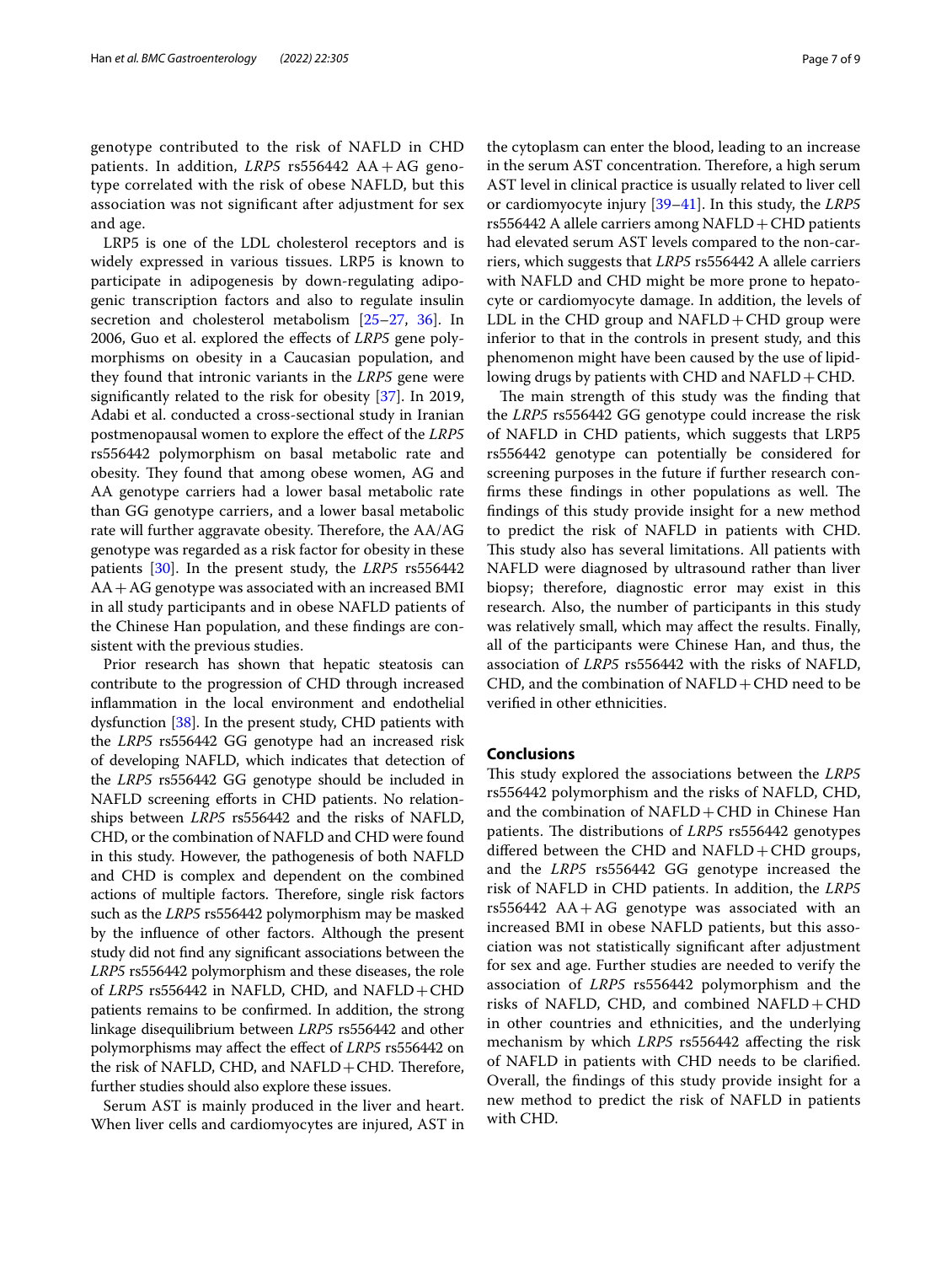#### **Abbreviations**

ALP: Alkaline phosphatase; ALT: Alanine aminotransferase; AST: Aspartate aminotransferase; BMI: Body mass index; BMR: Basal metabolic rate; CHD: Coronary heart disease; CI: Confdence interval; CSC: Chinese Society of Cardiology; FPG: Fasting blood glucose; GGT: γ-Glutamyl transpeptidase; HDL: High density lipoprotein; LDL: Low density lipoprotein; LRP5: Low-density lipoprotein receptor-related protein 5; NAFL: Nonalcoholic simple fatty liver; NAFLD: Non-alcoholic fatty liver disease; NASH: Nonalcoholic steatohepatitis; OR: Odds ratio; SD: Standard deviation; TBIL: Total bilirubin; TC: Total cholesterol; TG: Triglycerides.

#### **Acknowledgements**

We thank Jie Zhang for the assistance in this study.

#### **Author contributions**

HDL and ZHY collected, analyzed, and interpreted data and drafted the article; LSS, ZLK, and ZZZ collected, analyzed, and interpreted data; and XYN and DHG designed the study and revised the article. All authors have read and approved the manuscript.

#### **Funding**

This study was supported by a grant from the National Natural Science Foundation of China (No. 32171277) and the Medical and Health Technology Development Project of Shandong Province (No. 202111000637).

#### **Availability of data and materials**

All data generated or analyzed during this study are included in this published article.

#### **Declarations**

#### **Ethics approval and consent to participate**

This study was approved by the Ethics Committee of the Qingdao Municipal Hospital and all methods were performed in accordance with the principles of the Helsinki declaration and its appendices. The written informed consent was signed by all participants.

#### **Consent for publication**

Not applicable.

#### **Competing interests**

The authors declare that they have no competing interests.

#### **Author details**

<sup>1</sup> Department of Infectious Disease, Qingdao Municipal Hospital, 1 Jiaozhou Road, Qingdao 266011, Shandong Province, China. <sup>2</sup>Health Management Center, Qingdao Central Hospital, Qingdao, China. <sup>3</sup>Clinical Research Center, Qingdao Municipal Hospital, Qingdao, China. <sup>4</sup>Second Department of General Surgery, Qingdao Municipal Hospital, 1 Jiaozhou Road, Qingdao 266011, Shandong Province, China. <sup>5</sup> Digestive Disease Key Laboratory of Qingdao, Qingdao, China. <sup>6</sup>Department of Gastroenterology, Zhumadian Central Hospital, Zhumadian, China.

## Received: 31 December 2021 Accepted: 10 June 2022

#### **References**

- <span id="page-7-0"></span>Sheka AC, Adeyi O, Thompson J, Hameed B, Crawford PA, Ikramuddin S. Nonalcoholic steatohepatitis: a review. JAMA. 2020;323(12):1175–83.
- <span id="page-7-1"></span>2. Fan JG, Kim SU, Wong VW. New trends on obesity and NAFLD in Asia. J Hepatol. 2017;67(4):862–73.
- <span id="page-7-2"></span>3. Younossi ZM, Koenig AB, Abdelatif D, Fazel Y, Henry L, Wymer M. Global epidemiology of nonalcoholic fatty liver disease-Meta-analytic assessment of prevalence, incidence, and outcomes. Hepatology. 2016;64(1):73–84.
- <span id="page-7-3"></span>Li J, Zou B, Yeo YH, Feng Y, Xie X, Lee DH, Fujii H, Wu Y, Kam LY, Ji F, et al. Prevalence, incidence, and outcome of non-alcoholic fatty liver disease in

Asia, 1999–2019: a systematic review and meta-analysis. Lancet Gastroenterol Hepatol. 2019;4(5):389–98.

- <span id="page-7-4"></span>5. Friedman SL, Neuschwander-Tetri BA, Rinella M, Sanyal AJ. Mechanisms of NAFLD development and therapeutic strategies. Nat Med. 2018;24(7):908–22.
- <span id="page-7-5"></span>6. Zhao CW, Gao YH, Song WX, Liu B, Ding L, Dong N, Qi X. An update on the emerging role of resistin on the pathogenesis of osteoarthritis. Mediat Infamm. 2019;2019:1532164.
- <span id="page-7-6"></span>7. Ahadi M, Molooghi K, Masoudifar N, Beheshti Namdar A, Vossoughinia H, Farzanehfar M. A review of non-alcoholic fatty liver disease in non-obese and lean individuals. J Gastroenterol Hepatol. 2021;36(6):1497–507.
- <span id="page-7-7"></span>8. Brunner KT, Henneberg CJ, Wilechansky RM, Long MT. Nonalcoholic fatty liver disease and obesity treatment. Curr Obes Rep. 2019;8(3):220–8.
- <span id="page-7-8"></span>9. Cai H, Qin YL, Shi ZY, Chen JH, Zeng MJ, Zhou W, Chen RQ, Chen ZY. Efects of alternate-day fasting on body weight and dyslipidaemia in patients with non-alcoholic fatty liver disease: a randomised controlled trial. BMC Gastroenterol. 2019;19(1):219.
- <span id="page-7-9"></span>10. Malakar AK, Choudhury D, Halder B, Paul P, Uddin A, Chakraborty S. A review on coronary artery disease, its risk factors, and therapeutics. J Cell Physiol. 2019;234(10):16812–23.
- <span id="page-7-10"></span>11. Assy N, Djibre A, Farah R, Grosovski M, Marmor A. Presence of coronary plaques in patients with nonalcoholic fatty liver disease. Radiology. 2010;254(2):393–400.
- <span id="page-7-11"></span>12. Arslan U, Yenerçağ M. Relationship between non-alcoholic fatty liver disease and coronary heart disease. World J Clin Cases. 2020;8(20):4688–99.
- <span id="page-7-12"></span>13. Patil R, Sood GK. Non-alcoholic fatty liver disease and cardiovascular risk. World J Gastrointest Pathophysiol. 2017;8(2):51–8.
- <span id="page-7-13"></span>14. Wong VW, Wong GL, Yeung JC, Fung CY, Chan JK, Chang ZH, Kwan CT, Lam HW, Limquiaco J, Chim AM, et al. Long-term clinical outcomes after fatty liver screening in patients undergoing coronary angiogram: a prospective cohort study. Hepatology. 2016;63(3):754–63.
- <span id="page-7-14"></span>15. Arslan U, Türkoğlu S, Balcioğlu S, Tavil Y, Karakan T, Cengel A. Association between nonalcoholic fatty liver disease and coronary artery disease. Coron Artery Dis. 2007;18(6):433–6.
- <span id="page-7-15"></span>16. Stahl EP, Dhindsa DS, Lee SK, Sandesara PB, Chalasani NP, Sperling LS. Nonalcoholic fatty liver disease and the heart: JACC state-of-the-art review. J Am Coll Cardiol. 2019;73(8):948–63.
- <span id="page-7-16"></span>17. Wang L, Jing J, Fu Q, Tang X, Su L, Wu S, Li G, Zhou L. Association study of genetic variants at newly identifed lipid gene TRIB1 with coronary heart disease in Chinese Han population. Lipids Health Dis. 2015;14:46.
- 18. Liu Q, Xue F, Meng J, Liu SS, Chen LZ, Gao H, Geng N, Jin WW, Xin YN, Xuan SY. TRIB1 rs17321515 and rs2954029 gene polymorphisms increase the risk of non-alcoholic fatty liver disease in Chinese Han population. Lipids Health Dis. 2019;18(1):61.
- 19. Smetnev S, Klimushina M, Kutsenko V, Kiseleva A, Gumanova N, Kots A, Skirko O, Ershova A, Yarovaya E, Metelskaya V, et al. Associations of SNPs of the ADIPOQ Gene with Serum Adiponectin Levels, Unstable Angina, and Coronary Artery Disease. Biomolecules. 2019;9(10):537.
- 20. Liu M, Liu S, Shang M, Liu X, Wang Y, Li Q, Mambiya M, Yang L, Zhang Q, Zhang K, et al. Association between ADIPOQ G276T and C11377G polymorphisms and the risk of non-alcoholic fatty liver disease: an updated meta-analysis. Mol Genet Genomic Med. 2019;7(5):e624.
- 21. Posadas-Sánchez R, López-Uribe ÁR, Posadas-Romero C, Pérez-Hernández N, Rodríguez-Pérez JM, Ocampo-Arcos WA, Fragoso JM, Cardoso-Saldaña G, Vargas-Alarcón G. Association of the I148M/PNPLA3 (rs738409) polymorphism with premature coronary artery disease, fatty liver, and insulin resistance in type 2 diabetic patients and healthy controls. The GEA study. Immunobiology. 2017;222(10):960–6.
- 22. Zain SM, Mohamed Z, Mahadeva S, Cheah PL, Rampal S, Chin KF, Mahfudz AS, Basu RC, Tan HL, Mohamed R. Impact of leptin receptor gene variants on risk of non-alcoholic fatty liver disease and its interaction with adiponutrin gene. J Gastroenterol Hepatol. 2013;28(5):873–9.
- <span id="page-7-17"></span>23. Shi R, Zhang M, Wang W, Song X, Liu H, Tian R, Yang F, Ding M, Lv S. Efect of interactions between LEPR polymorphisms and smoking on coronary artery disease susceptibility. Int J Clin Exp Pathol. 2017;10(9):9753–9.
- <span id="page-7-18"></span>24. Koay MA, Woon PY, Zhang Y, Miles LJ, Duncan EL, Ralston SH, Compston JE, Cooper C, Keen R, Langdahl BL, et al. Infuence of LRP5 polymorphisms on normal variation in BMD. J Bone Miner Res. 2004;19(10):1619–27.